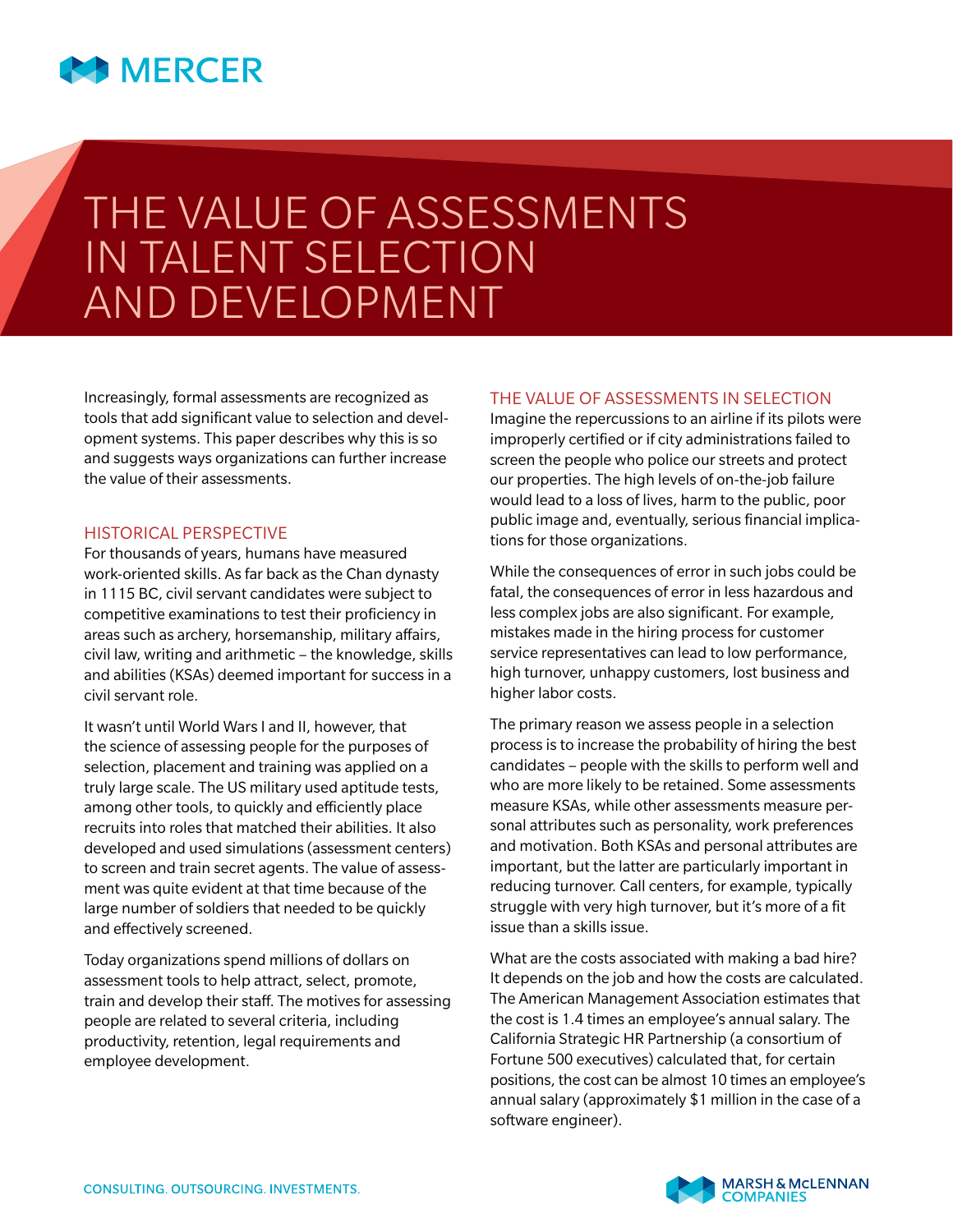What's behind these figures? They comprise some obvious costs, such as advertising and recruiting, administrative costs for managing the selection process, travel and relocation, and the training and development new employees need to get up to speed. However, the less obvious costs are even higher – these costs include opportunity costs and lost business, lower performance until new hires are trained, negative impact on morale and so forth. As the complexity and level of the job increases, the cost of a bad hire also increases. In some cases, making the wrong hiring decision at the CEO level can cost an organization hundreds of millions of dollars.

From the organization's perspective, the use of assessments in the selection process offers huge financial benefits, as the information will lead to better hiring and placement decisions. The individuals being assessed also benefit. Employees are more satisfied and advance further in their careers when their skills and personal attributes match the requirements of their jobs.

Selecting the right people presents other benefits as well. Jim Collins, author of the book *Good to Great*, wrote about "getting the right people on the bus." He noted that most people assume that great business leaders spark change by announcing to the people "on the bus" where they're going – by setting a new direction or by articulating a fresh corporate vision. Based on his research, the companies that moved from good to great were those that began their journey by asking "with whom" rather than "where." In other words, great companies start by getting the right people on the bus, the wrong people off, and the right people in the right seats.

# INCREASING THE VALUE OF ASSESSMENTS IN SELECTION

The preceding discussion made the point that including assessments in the selection process adds value. How much value depends on several actions you can take, which are outlined as follows:

- 1. Success profile. Build an accurate profile of the job by specifying the KSAs and personal attributes most important to success. Understand the goals of the organization and how they affect the jobs being staffed. For example, what skills are critical to the organization today, and how will that change over the next few years?
- 2. Selection tools. Based on the success profile, choose the selection tools that will provide the data needed to make sound hiring decisions. With respect to assessments, decide whether you should obtain good, valid tools from a vendor or develop your own. Aim for more assessments rather than fewer. Cost-benefit studies consistently show that even if a selection tool only marginally increases predictive validity, it will yield a very high return on investment.
- 3. Selection process flow. Organize the tools in a logical way that will be effective, efficient and reduce costs. Figure 1 shows the "selection funnel" approach to selection. Assessments are typically very fast and relatively inexpensive. Tools that are fast and low cost are used early in the process to screen out less-qualified candidates. The more timeconsuming and costly tools, such as interviews and assessment centers, are used later in the process.

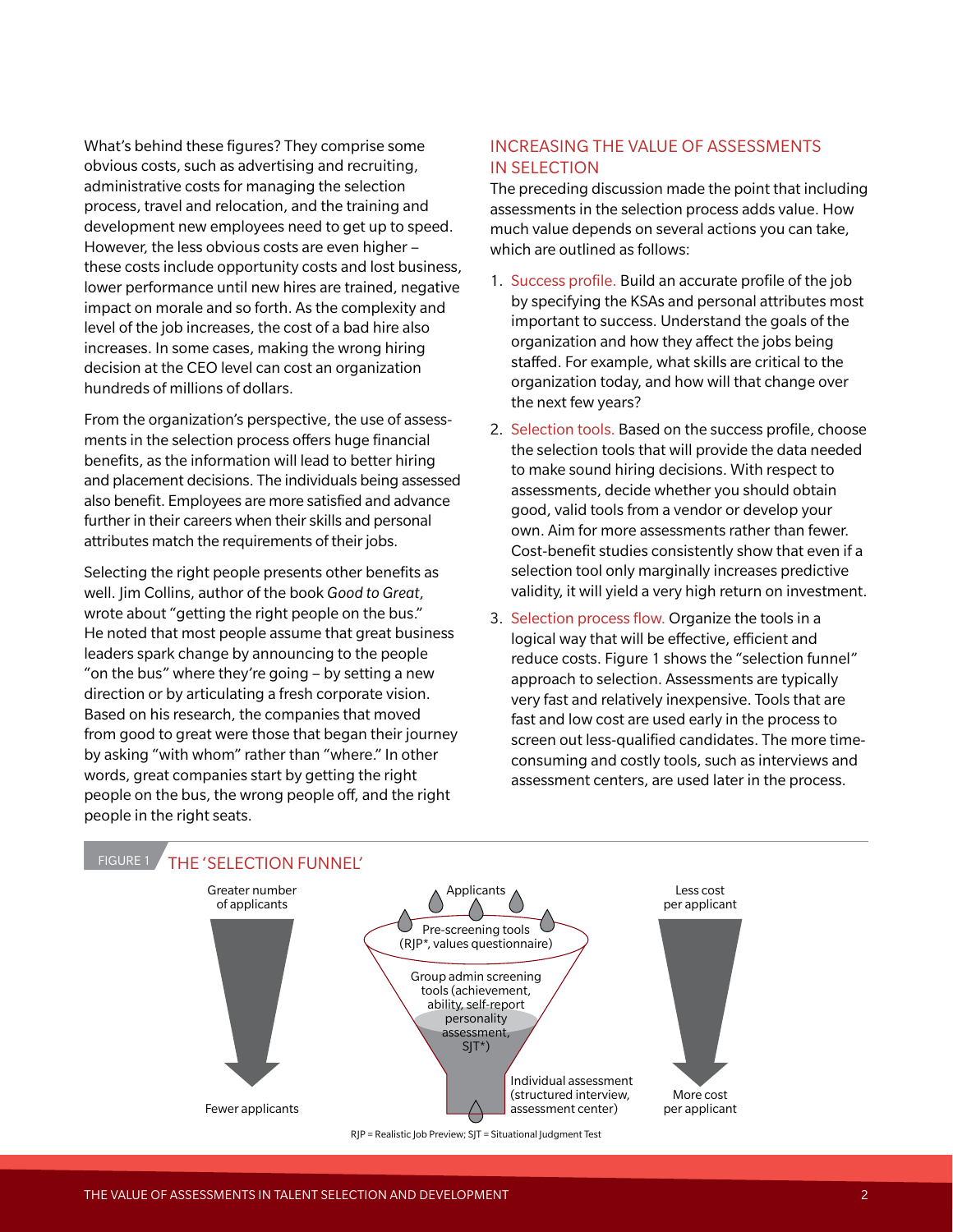- 4. Administration. Ensure that consistent practices are followed during the selection process, particularly with respect to how assessments are administered. Inconsistent administration can lead to lower utility and legal problems. Read and carefully follow the instructions in the manual.
- 5. Adverse impact. Examine whether the assessment adversely affects protected groups. (Is the minority group selection ratio less than four-fifths of the majority group's selection ratio?) This is more often found in instruments measuring reasoning or cognitive ability. Use the instrument if it is a valid predictor of job performance and a better, lessadverse instrument cannot be found.
- 6. Follow-up validation. After some time on the job, collect performance-related data (as well as other indices, such as turnover and employee attitudes) and compare it with scores from the assessment. Use the results to make any necessary adjustments to the selection process.

## THE VALUE OF ASSESSMENTS IN DEVELOPMENT

While people typically associate the term "assessment" with selection, organizations are increasingly using assessments for developmental purposes. Here are a few of the ways assessments are adding value:

• Ensure employees have acquired the necessary knowledge and skills during training. Organizations make significant investments in training each year, and proactive use of assessments can significantly leverage those resources. The data are also very helpful in fine-tuning training programs.

FIGURE 2 **INCREASING THE VALUE OF ASSESSMENTS** 

- Better target training resources. Rather than assuming that all employees need the same training, assessments can help identify the specific areas where training would be most beneficial on an individual basis.
- Promote continuous learning and development. Good assessment programs periodically measure employees' capabilities and provide specific feedback to help them further develop. Some assessments measure the degree to which knowledge and skills are actually being applied on the job, which, of course, is the real point of development.
- Empower managers. Managers are just as responsible for developing the talent pools in their organizations as they are for accomplishing operational goals. Unfortunately, while they get a lot of information pertaining to how they're doing on operational goals, managers often get no information on the knowledge and skills of their people. Good assessment programs can provide valuable data.
- Improve organizational effectiveness. For example, a large financial institution Mercer works with administers a product knowledge test every six months to all of its employees who interact with customers. Follow-up research showed very high relationships between product knowledge and a variety of financial measures. This propelled the organization to an even greater commitment to employee development.



The strategies involved in increasing the value of assessments are to analyze the business, assess performance, target development and measure impact and results. Assessments can be used strategically to build a performance-related organizational culture.